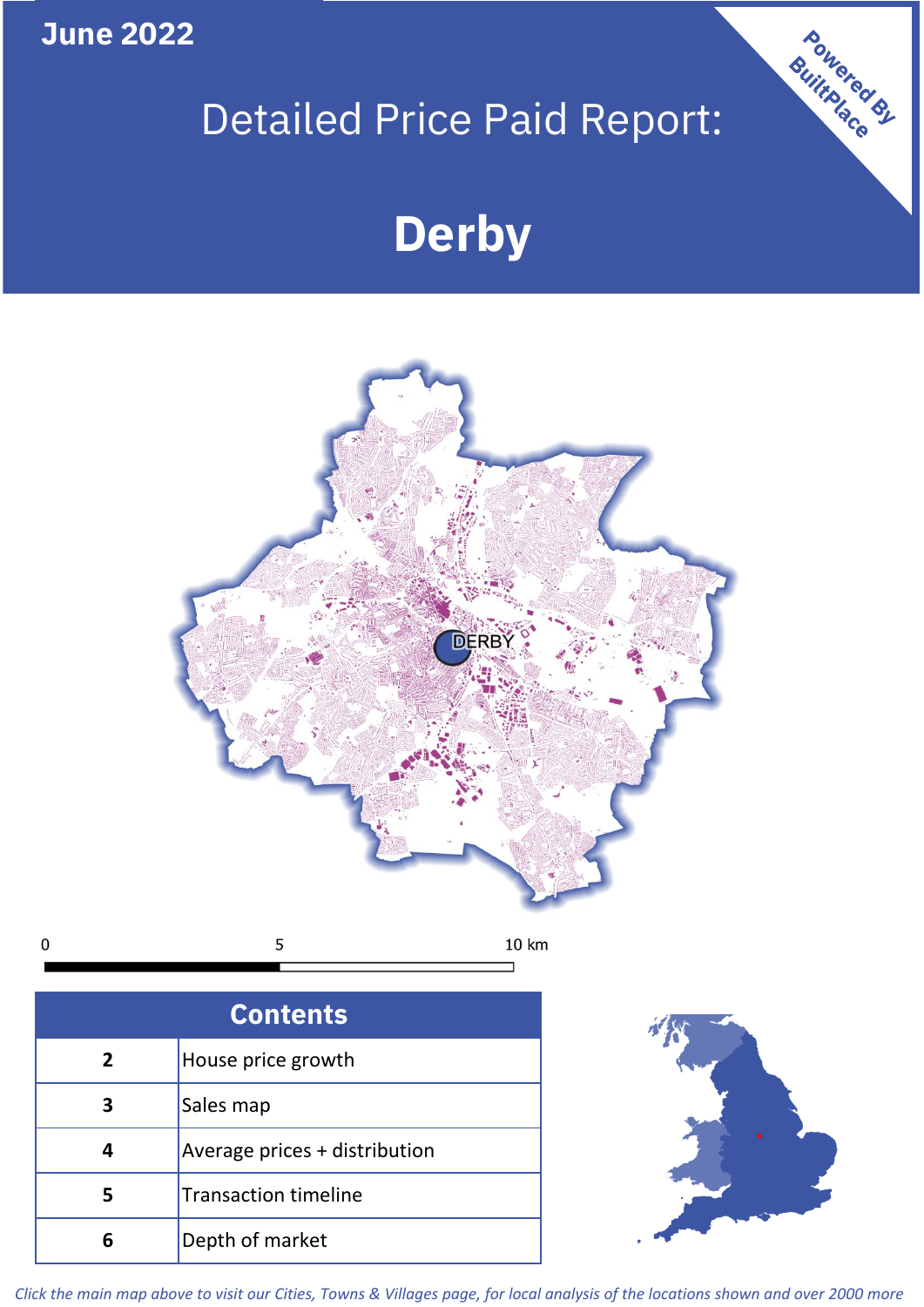#### **Headline Data**

|                     | <b>Current level</b> | 3 month | <b>Annual</b> | 5 year   | 10 year |
|---------------------|----------------------|---------|---------------|----------|---------|
| <b>House prices</b> | £190,624             | 2.9%    | 7.9%          | 26.6%    | 58.8%   |
| <b>Transactions</b> | 3,478                | $-7.1%$ | 20.0%         | $-10.2%$ | 20.7%   |

# **House Price Growth (April 2022 data)**

#### *Annual Change in House Prices*



House prices in Derby grew by 7.9% in the 12 months to April 2022 (based on 3-month smoothed data). By comparison national house prices grew by 10.7% and prices in the East Midlands grew by 11.6% over the same period.

Derby house prices are now 34.1% above their previous peak in 2007, compared to +50.1% for the East Midlands and +52.9% across England.



#### *Year-To-Date Change in House Prices, December to April*

Local prices have grown by 2.8% in 2022 so far, compared to growth of 3.3% over the same period last year.

#### *Source: OS OpenData; UK House Price Index (Contains HM Land Registry data © Crown copyright)*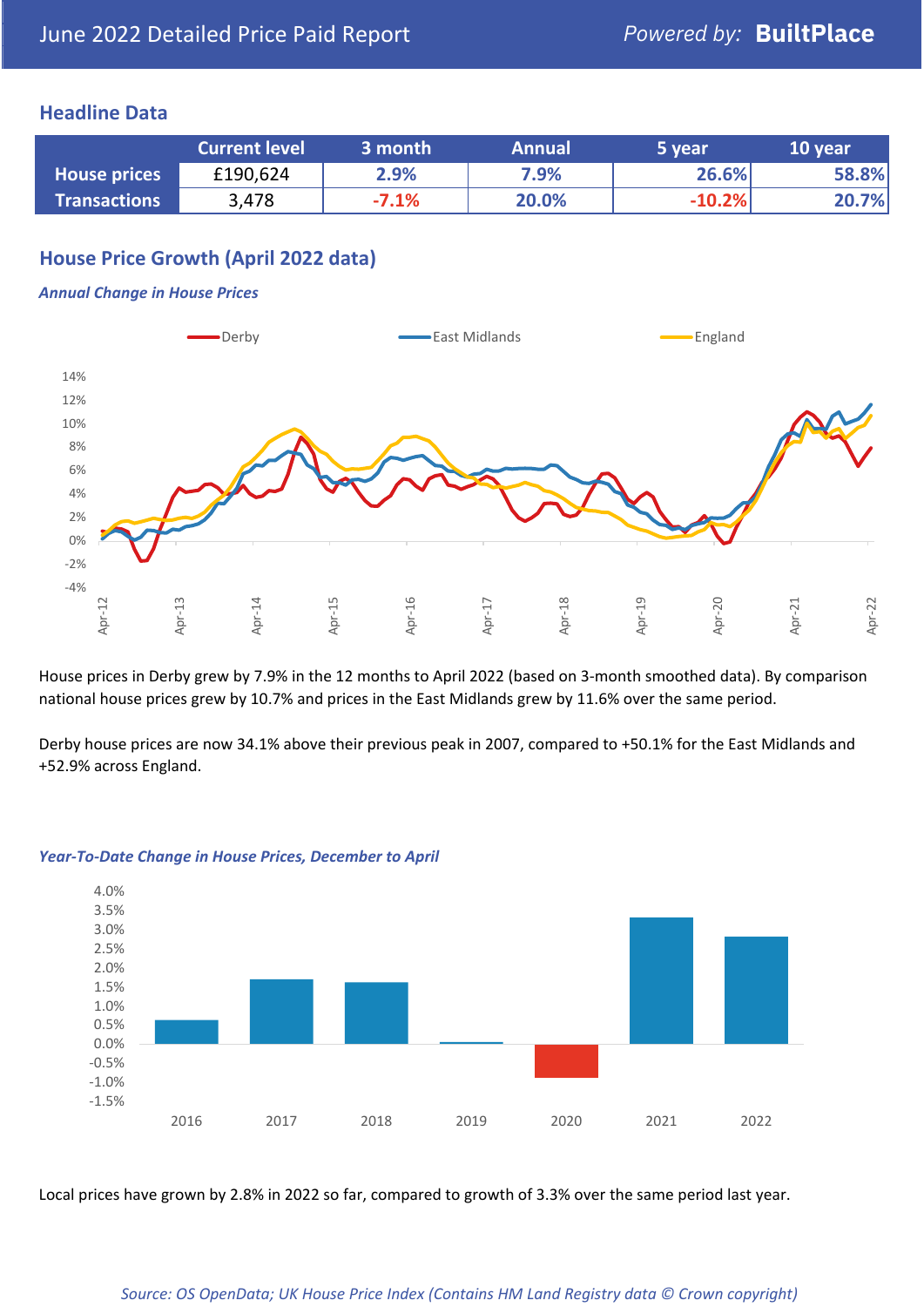# **House Price Map**

*12 months to April 2022*



*Each point is one postcode, coloured by the average value relative to all sales in this local authority (price bands are LA-specific quintiles).*

**Map Key**

| Min      | <b>Max</b> |                            |
|----------|------------|----------------------------|
| Up to    | £122,000   | 1st quintile / lowest 20%  |
| £122,000 | £156,000   | 2nd quintile               |
| £156,000 | £192,000   | 3rd quintile               |
| £192,000 | £257,000   | 4th quintile               |
| £257,000 | and over   | 5th quintile / highest 20% |

### *Source: OS OpenData; UK House Price Index (Contains HM Land Registry data © Crown copyright)*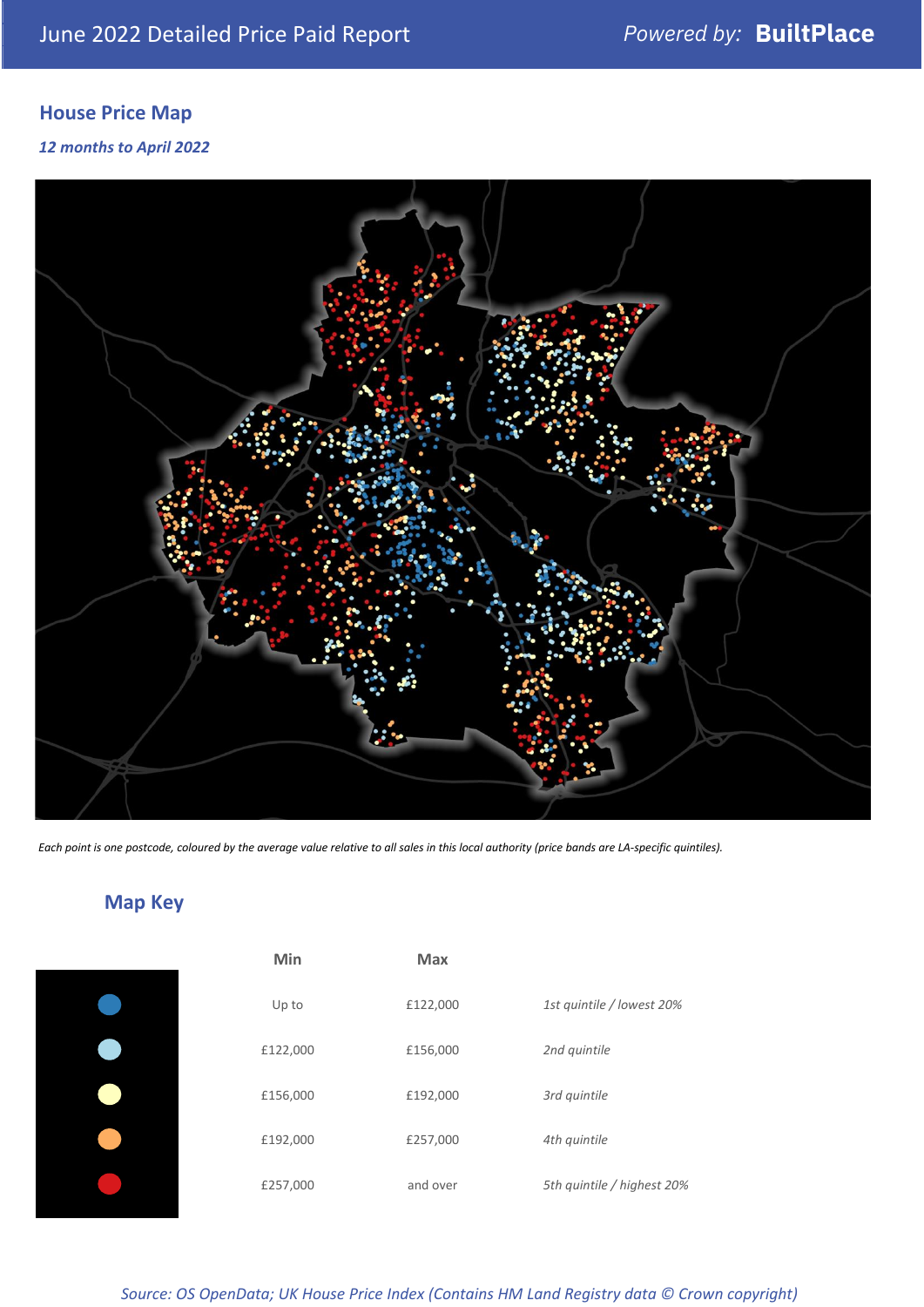# **Average House Price by Property Type**

#### *12 months to April 2022*



|                 | <b>New</b>           | <b>Second hand</b> |  |  |
|-----------------|----------------------|--------------------|--|--|
| <b>Flat</b>     | No recorded<br>sales | £106,560           |  |  |
| <b>Terraced</b> | £97,358              | £147,184           |  |  |
| Semi-detached   | £161,887             | £189,354           |  |  |
| <b>Detached</b> | £349,409             | £326,678           |  |  |

## **House Price Distribution by Year**

*All properties, by price band and calendar year (2020 = year to date)*

|                    | 1997 | 2002 | 2007 | 2012 | 2017 | 2019 | 2020 |
|--------------------|------|------|------|------|------|------|------|
| <b>Under £100k</b> | 95%  | 74%  | 22%  | 32%  | 19%  | 11%  | 8%   |
| £100-200k          | 5%   | 22%  | 61%  | 52%  | 57%  | 52%  | 56%  |
| £200-300k          | 0%   | 4%   | 13%  | 12%  | 18%  | 24%  | 23%  |
| E300-400k          | 0%   | 0%   | 3%   | 3%   | 5%   | 9%   | 8%   |
| £400-500k          | 0%   | 0%   | 1%   | 1%   | 1%   | 3%   | 3%   |
| <b>E500k-1m</b>    | 0%   | 0%   | 0%   | 0%   | 1%   | 2%   | 2%   |
| £1-2m              | 0%   | 0%   | 0%   | 0%   | 0%   | 0%   | 0%   |
| <b>Over £2m</b>    | 0%   | 0%   | 0%   | 0%   | 0%   | 0%   | 0%   |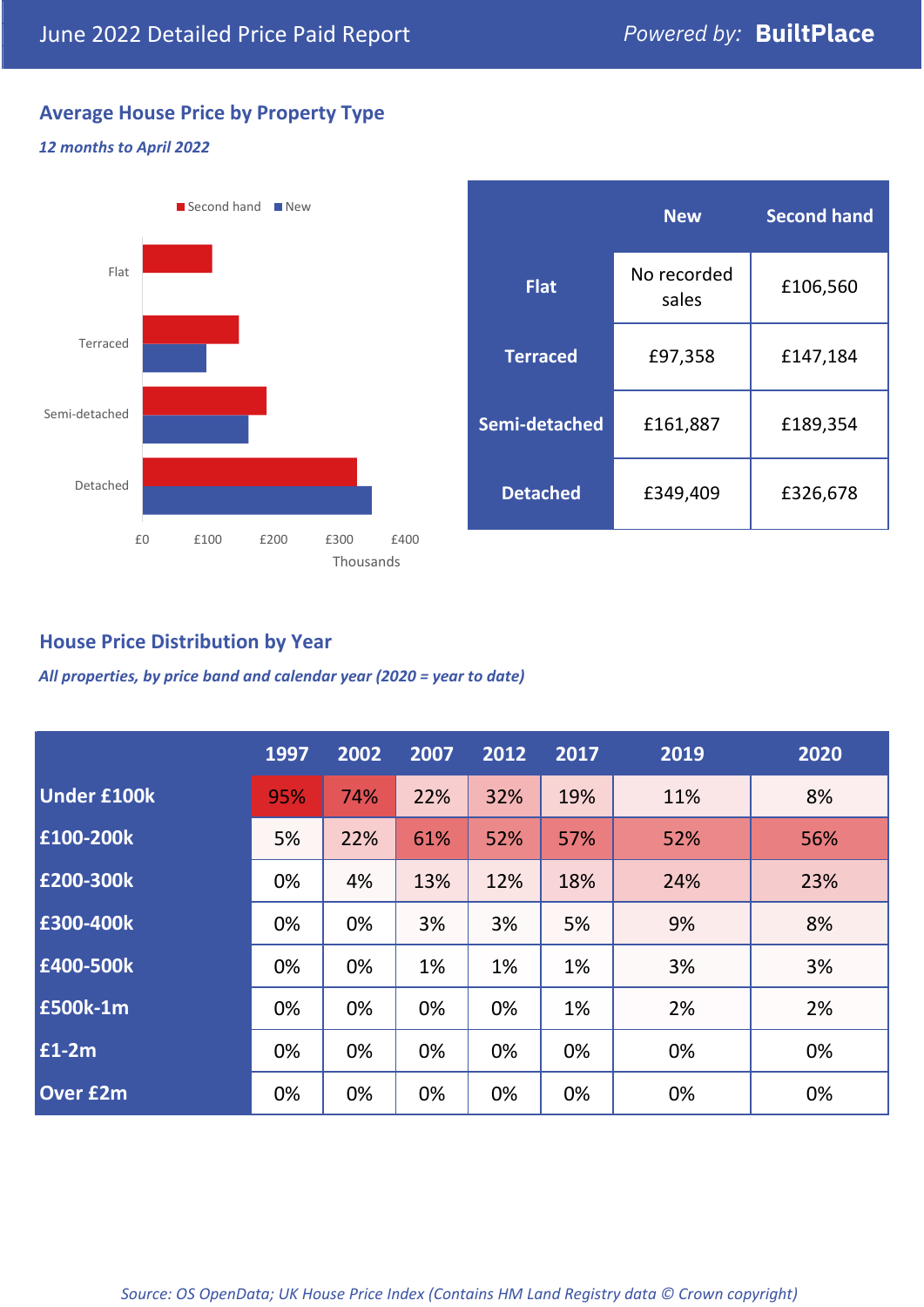# **Transactions (February 2022 data)**

*Annual Transactions, Indexed (2001-05 average = 100)*



There were 3,478 transactions in Derby during the 12 months to February 2022. This is 65% of the average from 2001-05 and suggests activity is significantly below pre-downturn levels.

Transactions in Derby have fallen by 10.8% since 2014, compared to changes of -8.0% for East Midlands and -7.7% for England.



#### *Cash and New Build Sales as % of Total, by Year*

*Note: The data on this page EXCLUDES transactions identified as transfers under a power of sale/repossessions, buy-to-lets (where they can be identified by a mortgage), and transfers to non-private individuals - i.e. it comprises only Land Registry 'A' data.*